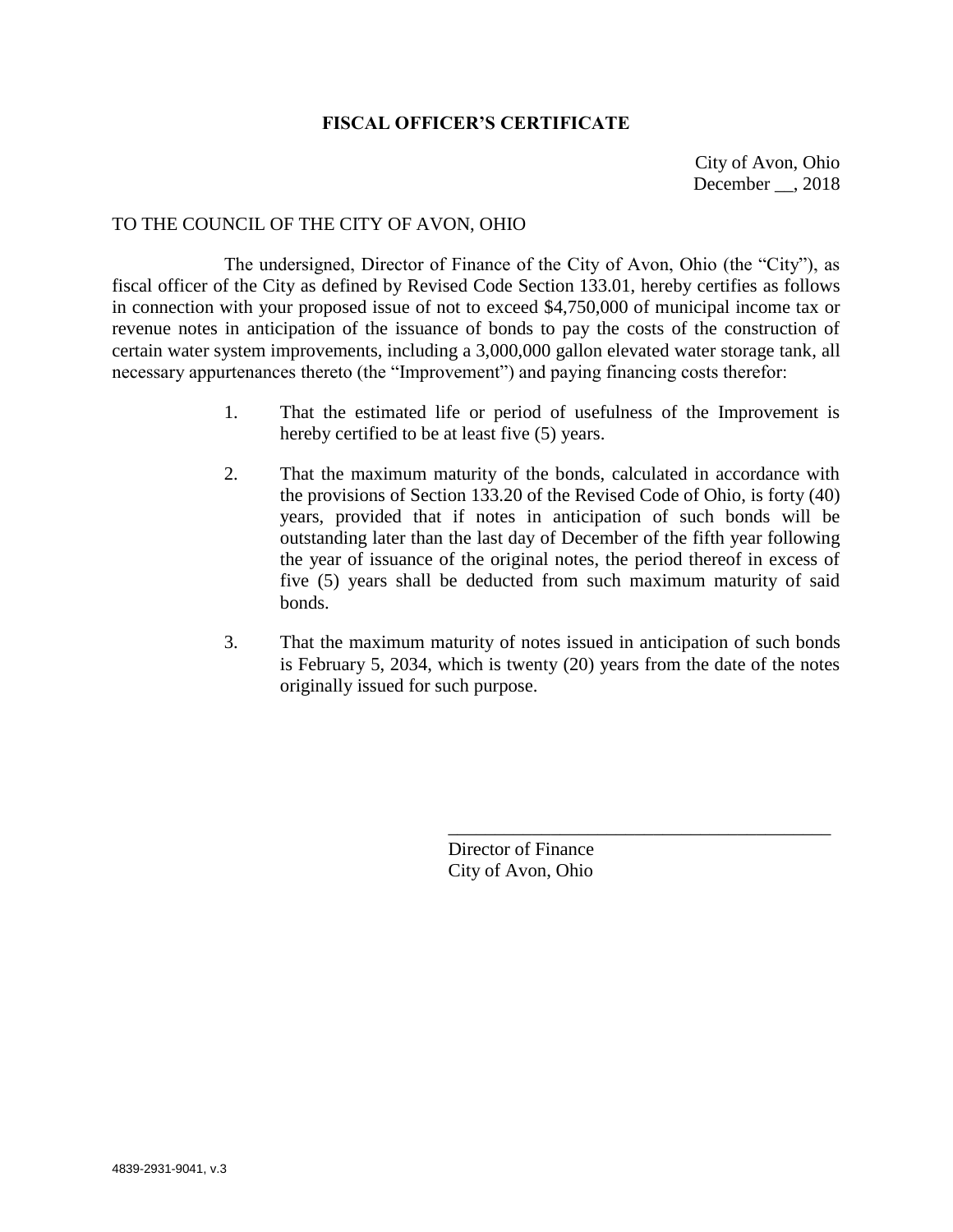## **ORDINANCE NO. 99-18**

## **AN ORDINANCE TO PROVIDE FOR THE ISSUANCE AND SALE OF MUNICIPAL INCOME TAX AND/OR REVENUE NOTES IN ANTICIPATION OF THE ISSUANCE OF BONDS OF THE CITY OF AVON, OHIO, IN A PRINCIPAL AMOUNT NOT TO EXCEED \$4,750,000 FOR THE PURPOSE OF MAKING VARIOUS IMPROVEMENTS TO THE CITY'S WATER SYSTEM, AND DECLARING AN EMERGENCY.**

**WHEREAS**, in accordance with Ordinance No. 12-14, passed January 21, 2014, the Council of the City (the "Council") authorized and the City issued its Water System Improvement Bond Anticipation Notes, Series 2014 in anticipation of bonds, and pursuant thereto, the City issued bond anticipation notes consisting of (i) \$3,500,000 Tax-Exempt Water System Improvement Bond Anticipation Notes, Series 2014A (the "Series 2014A Tax-Exempt Notes") and (ii) \$6,300,000 Taxable Water System Improvement Bond Anticipation Notes, Series 2014B (the "Series 2014B Taxable Notes" and together with the Series 2014A Tax-Exempt Notes, the "Series 2014 Notes") in anticipation of bonds in the aggregate principal amount of \$9,800,000; and

**WHEREAS**, the Council found and determined that the City should retire the Series 2014 Notes by the issuance of new tax-exempt water system bond anticipation notes issued in anticipation of the issuance of tax-exempt water system bonds, together with other funds of the City; and

**WHEREAS**, in accordance with Ordinance No. 4-15, passed January 12, 2015, the Council authorized, and the City issued its Tax-Exempt Water System Improvement Bond Anticipation Notes, Series 2015 (the "Series 2015 Notes") in anticipation of bonds in the aggregate principal amount of \$9,300,000; and

**WHEREAS**, the Council found and determined that the City should retire the Series 2015 Notes by the issuance of new tax-exempt water system bond anticipation notes issued in anticipation of the issuance of tax-exempt water system bonds, together with other funds of the City; and

**WHEREAS**, in accordance with Ordinance No. 158-15, passed January 4, 2016, the Council authorized, and the City issued its Tax-Exempt Water System Improvement Bond Anticipation Notes, Series 2016 (the "Series 2016 Notes") in anticipation of bonds, in the aggregate principal amount of \$7,950,000; and

**WHEREAS**, the Council found and determined that the City should retire the Series 2016 Notes by the issuance of new tax-exempt water system bond anticipation notes issued in anticipation of the issuance of tax-exempt water system bonds, together with other funds of the City; and

**WHEREAS**, in accordance with Ordinance No. 125-16, passed December 19, 2016, as amended by Ordinance No. 7-17, passed on February 6, 2017, the Council authorized, and the City issued its Tax-Exempt Water System Improvement Bond Anticipation Notes, Series 2017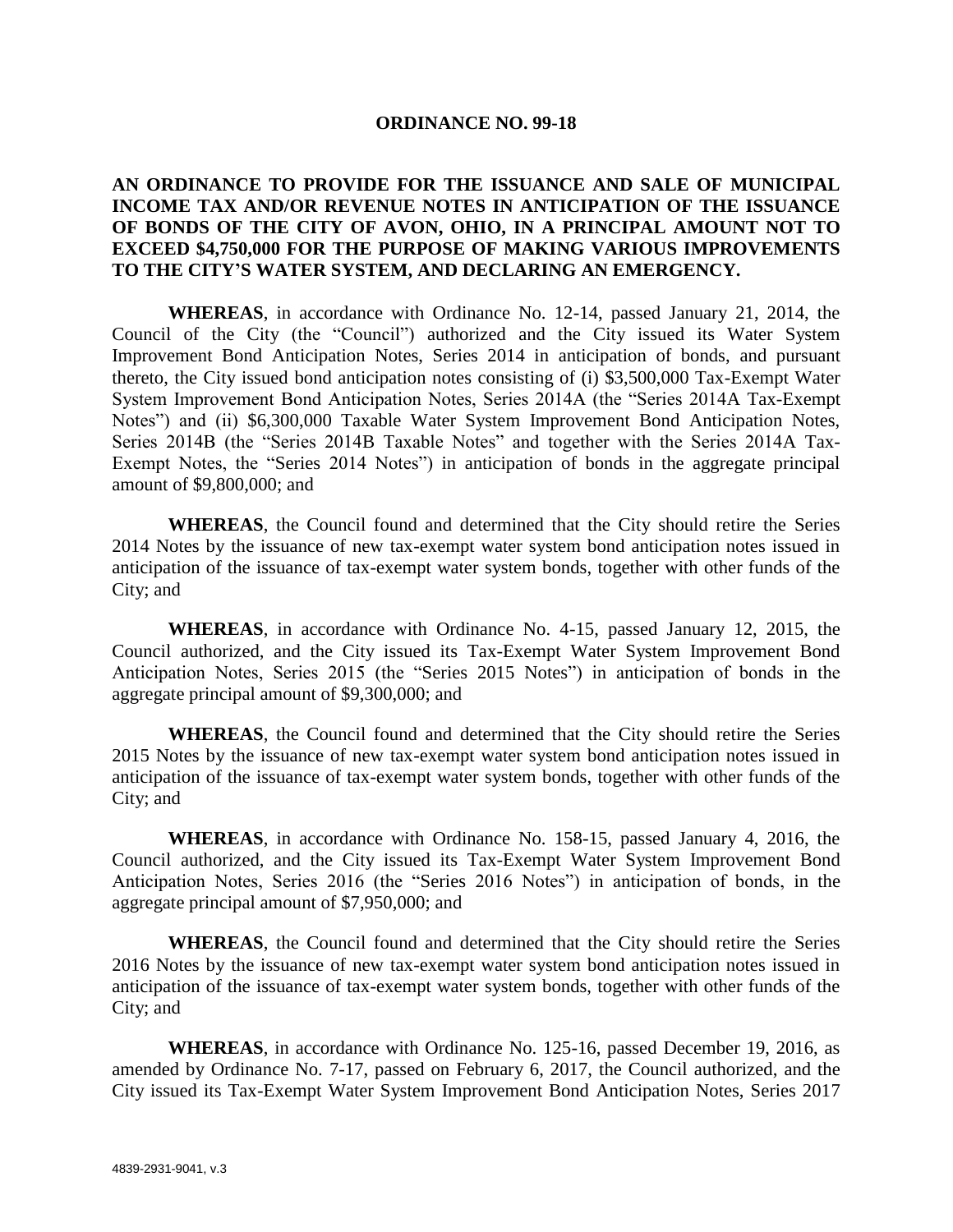(the "Series 2017 Notes") in anticipation of bonds, in the aggregate principal amount of \$7,950,000; and

**WHEREAS**, the Council found and determined that the City should retire the Series 2017 Notes by the issuance of new tax-exempt water system bond anticipation notes issued in anticipation of the issuance of tax-exempt water system bonds, together with other funds of the City; and

**WHEREAS**, in accordance with Ordinance No. 107-17, passed January 8, 2018, the Council authorized, and the City issued its Tax-Exempt Water System Improvement Bond Anticipation Notes, Series 2018 (the "Series 2018 Notes") in anticipation of bonds, in the aggregate principal amount of \$7,250,000; and

**WHEREAS**, the Council finds and determines that the City should retire the Series 2018 Notes with the proceeds of the notes described below in Section 3 and with other moneys of the City available and appropriated for such purpose; and

**WHEREAS**, the Director of Finance of the City of Avon, Ohio, as fiscal officer, has certified to this Council that the estimated life of the improvements hereinafter mentioned is at least five (5) years and has further certified the maximum maturity of the hereinafter mentioned bonds issued for each such purpose and the maximum maturity of notes issued in anticipation of said bonds for each such purpose.

**NOW, THEREFORE, BE IT ORDAINED** by the Council of the City of Avon, Ohio that:

Section 1. It is hereby declared necessary to issue municipal income tax or revenue bonds of the City of Avon, Ohio (the "City") in a principal amount not to exceed \$4,750,000 for the purpose of paying (a) the costs of acquisition, construction, and installation of certain improvements to the City's water system, including the acquisition and construction of an elevated water storage tank with a capacity of approximately 3,000,000 gallons and all necessary appurtenances thereto, and (b) financing costs thereof.

Section 2. The bonds shall be dated approximately January 1, 2020, shall bear interest at the now estimated rate of four per centum (4%) per annum, payable semi-annually until the principal sum is paid until the principal sum is paid, and shall mature as certified by the Director of Finances in his certificates as state hereinabove. The first interest payment and the first principal payment on the Bonds are currently estimated to be due June 1, 2020.

Section 3. It is hereby determined that notes (the "Notes") in a principal amount not to exceed \$4,750,000 shall be issued in anticipation of the issuance of bonds for the above-described purposes. The Notes shall be sold at private sale as provided in Section 5 hereof and shall be in the aggregate principal amount and shall bear interest at the rate fixed by the Director of Finance in the Certificate of Award authorized by Section 5 hereof, provided that such rate shall not exceed four per centum (4%) per annum (computed on the basis of a 360-day year consisting of twelve 30-day months). The Director of Finance shall determine in the Certificate of Award the security for the Notes, as further described herein. Interest on the Notes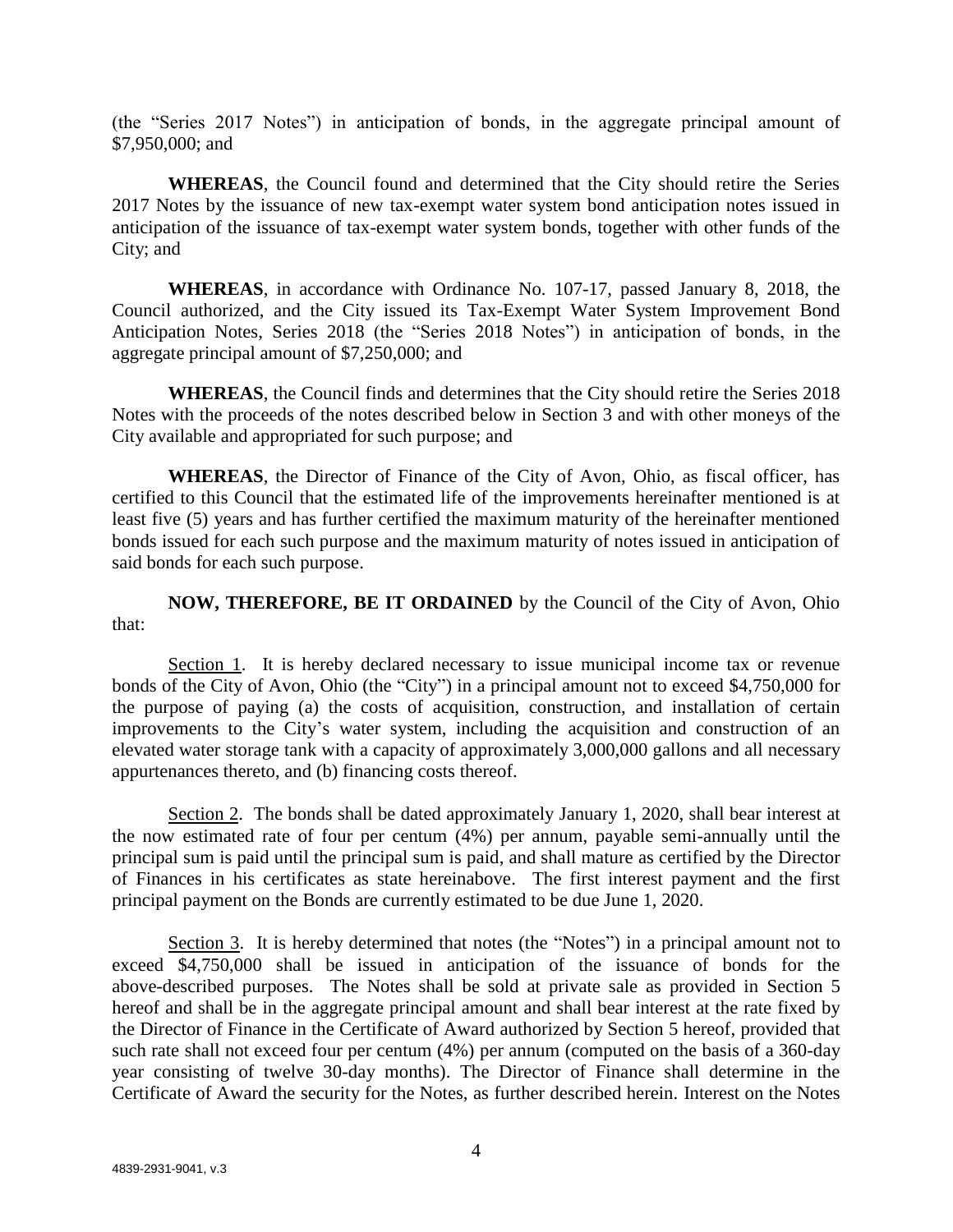shall be payable at maturity. The Notes shall be dated their date of issuance and shall mature on a date that is between three months and one year, inclusive, from their date of issuance, all as determined by the Director of Finance in the Certificate of Award. The Notes shall not be subject to redemption by the City at any time prior to maturity, unless the Original Purchaser (defined below) requests that the Notes provide for such redemption, in which case provision shall be made for calling the Notes for redemption upon ten (10) days' written notice to the Paying Agent (as defined below) for the Notes or to the Original Purchaser if the Director of Finance is the Paying Agent. In addition, the Notes shall be issued in the numbers and denominations requested by the Original Purchaser, provided that no denomination shall be less than \$100,000, and shall be payable as to both principal and interest at the office of the Director of Finance, or at a bank or trust company designated by the Director of Finance (herein individually or collectively the "Paying Agent"), without deduction for exchange, collection or service charge; and shall be payable in lawful monies of the United States of America. To the extent that at the maturity of the Notes funds of the City are not available in an amount sufficient to retire the Notes, the Council shall pass legislation authorizing the issuance of notes or bonds, the proceeds of which shall be used to retire said Notes.

Section 4. Pursuant to Section 133.30(B) of the Ohio Revised Code, the Notes shall be issued in one or more separate issues of tax-exempt notes and shall be designated "Tax-Exempt Water System Improvement Bond Anticipation Notes, Series 2019" with appropriate subseries designations as necessary, and shall further identify the security for the Notes as determined by the Director of Finance in the Certificate of Award. The Notes shall state the purpose for which they are issued and that they are issued pursuant to this ordinance; shall be issued in such numbers and denominations as may be requested by the Original Purchaser; and shall be executed by the Mayor and the Director of Finance of the City, provided that both such signatures may be a facsimile signature.

The Notes, pursuant to the terms set forth below, may also be issued to a Depository (as hereinafter defined) for use in a book-entry system (as hereinafter defined). The Director of Finance is hereby authorized and directed, to the extent necessary or required, to enter into any agreements determined necessary in connection with the authentication, immobilization, and transfer of Notes, including arrangements for the payment of principal and interest by wire transfer, after determining that the execution thereof will not endanger the funds or securities of the City, which determination shall be conclusively evidenced by the signing of any such agreement.

If and as long as a book-entry system is utilized, (i) the Notes shall be issued in the form of one note in the name of the Depository or its nominee, as owner, and immobilized in the custody of the Depository; (ii) the beneficial owners in book-entry form shall have no right to receive Notes in the form of physical securities or certificates; (iii) ownership of beneficial interests in book-entry form shall be shown by a book entry on the system maintained and operated by the Depository and its Participants (as hereinafter defined), and transfers of the ownership of beneficial interests shall be made only by book entry by the Depository and its Participants; and (iv) the Notes as such shall not be transferable or exchangeable, except for transfer to another Depository or to another nominee of a Depository, without further action by the Council.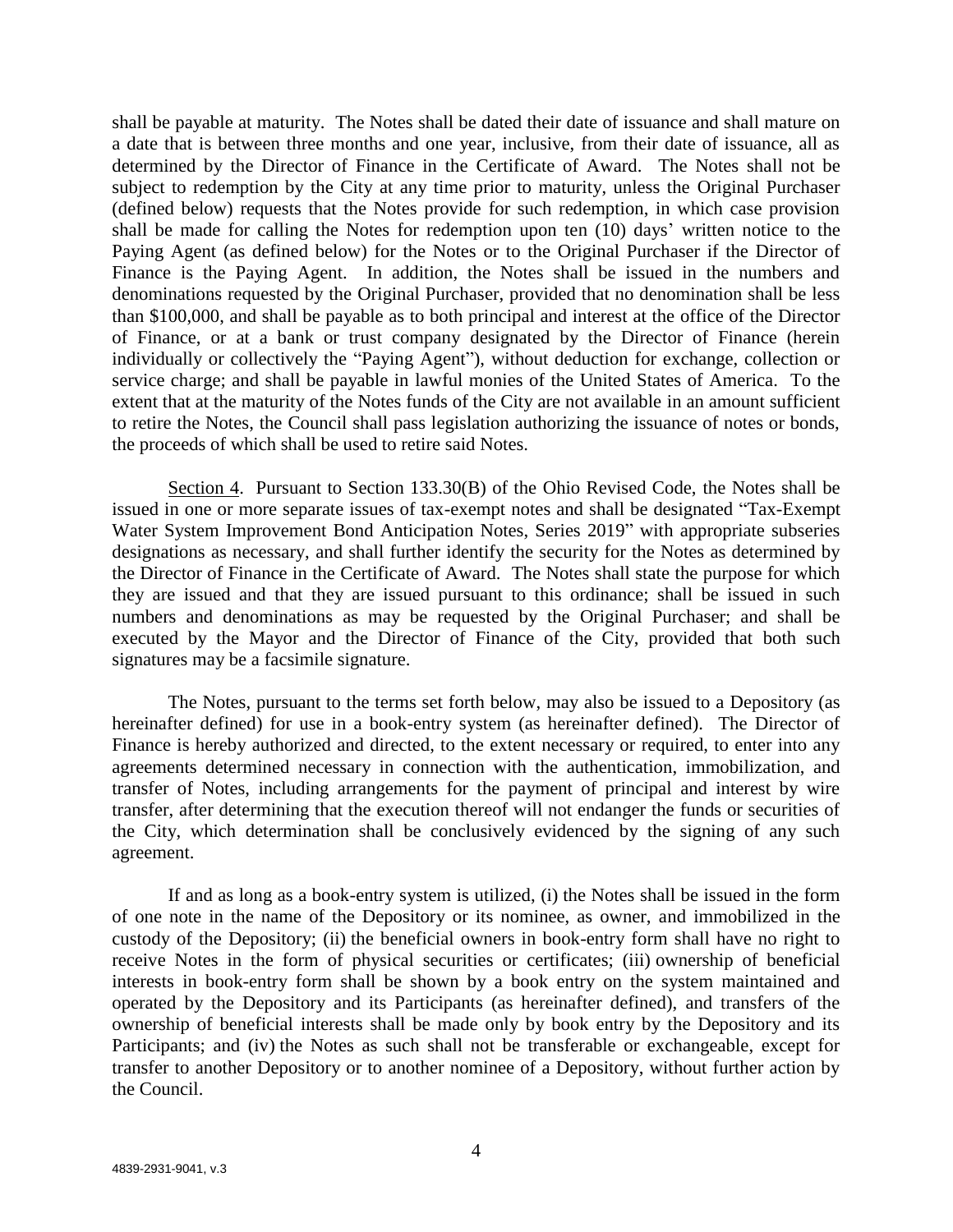If any Depository determines not to continue to act as a Depository for the Notes for use in a book-entry system, the Director of Finance may attempt to have established a securities depository/book-entry relationship with another qualified Depository. If the Director of Finance does not or is unable to do so, the Director of Finance, after making provision for notification of the beneficial owners by the then Depository and any other arrangements he deems necessary, shall permit withdrawal of the Notes from the Depository, and authenticate and deliver note certificates in bearer or registered form, as he determines, to the assigns of the Depository or its nominee, all at the cost and expense (including any costs of printing), if the event is not the result of Council action or inaction, of those persons requesting such issuance.

As used in this Section and this Ordinance:

"Book-entry form" or "book-entry system" means a form or system under which (i) the beneficial right to principal and interest may be transferred only through a book entry and (ii) physical notes are issued only to a Depository or its nominee as owner, with the Notes "immobilized" to the custody of the Depository, and the book entry is the record that identifies the owners of beneficial interests in that principal and interest.

"Depository" means any securities depository that is a clearing agency under federal law operating and maintaining a book-entry system to record beneficial ownership of the right to principal and interest, and to effect transfers of Notes, in book-entry form, and includes and means initially The Depository Trust Company (a limited purpose trust company), New York, New York.

"Participant" means any participant contracting with a Depository under a book-entry system and includes security brokers and dealers, banks and trust companies, and clearing corporations.

Section 5. The Director of Finance shall, in accordance with his determination of the best interests of and financial advantages to the City and its taxpayers and conditions then existing in the financial market, consistent with the provisions of hereof, establish the terms of the Notes to be specified in the Certificate of Award and sign the Certificate of Award referred to in Section 3 evidencing the sale of the Notes. The Notes shall be sold by the Director of Finance at private sale to the Original Purchaser (the "Original Purchaser") set forth in the Certificate of Award at an interest rate determined by the Director of Finance to be in the best interest of the City and at not less than 97 percent of the principal amount thereof, together with premium and accrued interest thereon, if any. The Mayor, the Director of Finance, the Law Director and the Clerk of Council, as appropriate, are each authorized and directed to sign any transcript certificates, financial statements and other documents, agreements, representations and instruments, and to take such actions as are necessary or appropriate to consummate the transactions contemplated by this Ordinance. The services of Calfee, Halter & Griswold LLP, Bond Attorneys, Cleveland, Ohio, as Bond Counsel for the Notes are hereby retained, and the Director of Finance shall cause the Notes to be prepared, and shall have the Notes signed and delivered, together with a true transcript of proceedings with respect to the issuance of the Notes, to the Original Purchaser thereof upon payment of the purchase price therefor. The Director of Finance of the City is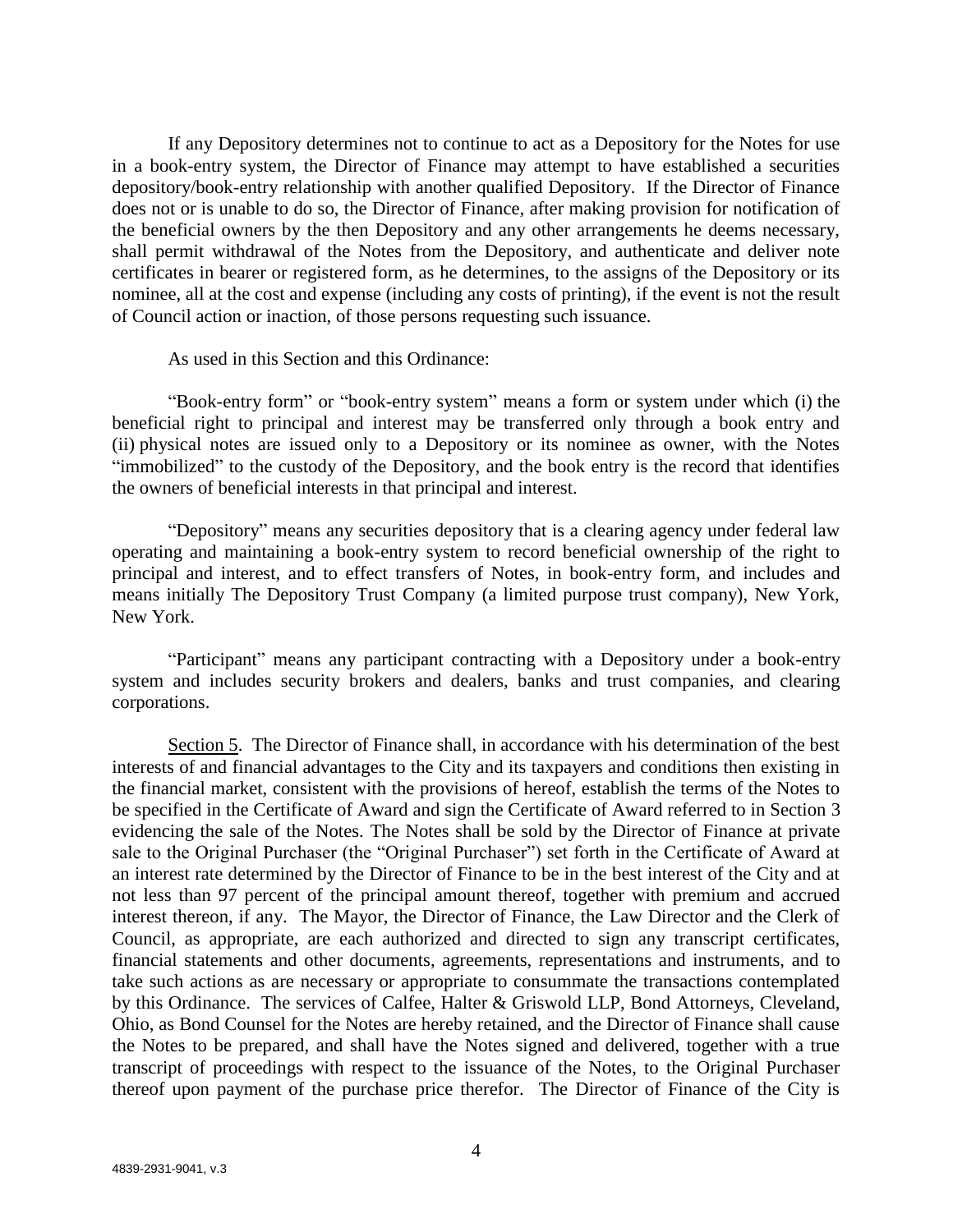hereby authorized and directed to deliver the Notes, when executed, to the Original Purchaser thereof upon payment of the purchase price. The proceeds of such sale shall be paid into the proper fund and used for the purpose for which the Notes are being issued under the provisions of this Ordinance and to pay those costs set forth in Section 133.15, Ohio Revised Code, and any such costs which are future financing costs may be paid from the same sources from which the principal of and interest on the Notes are paid. Any premium and accrued interest received by the City shall be transferred to the City's Bond Retirement Fund to be applied to the payment of the principal of and interest on the Notes in the manner provided by law.

If, in the judgment of the Director of Finance, a preliminary official statement of the City relating to the original issuance of the Notes, is in the best interest of the City, such a preliminary official statement is hereby authorized to be distributed. The Mayor and the Director of Finance, and either one of them, are authorized and directed to complete and sign, on behalf of the City and in their official capacities, an official statement, with such modifications, changes and supplements from the preliminary official statement as those officers or any one of them shall approve or authorize. Those officers are authorized, on behalf of the City and in their official capacities, to (i) determine, and to certify or otherwise represent, when the official statement is "deemed final" (except for permitted omissions) by the City as of its date or is a final official statement for purposes of SEC Rule  $15c2-12(b)(1)$ , (3) and (4), (ii) use and distribute, or authorize the use and distribution of, those official statements and any supplements thereto in connection with the original issuance of the Note, and (iii) complete and sign those official statements as so approved together with such certificates, statements or other documents in connection with the finality, accuracy and completeness of those official statements.

If, in the judgment of the Director of Finance, the filing of an application for a rating on the Notes by one or more nationally-recognized rating agencies is in the best interest of and financially advantageous to the City, the Director of Finance is authorized to prepare and submit those applications, to provide to each such agency such information as may be required for the purpose, and to provide further for the payment of the cost of obtaining each such rating from the proceeds of the Notes to the extent available and otherwise from any other funds lawfully available and that are appropriated or shall be appropriated for that purpose.

Section 6. The City covenants that it will restrict the use of the proceeds of the Notes in such manner and to such extent, if any, as may be necessary so that the Notes will not constitute arbitrage bonds under Section 148 of the Internal Revenue Code of 1986, as amended (the "Code"). The Director of Finance of the City, as the fiscal officer, or any other officer of the City, including the Clerk, having responsibility for the issuance of the Notes shall give an appropriate certificate of the City, for inclusion in the transcript of proceedings for the Notes, setting forth the reasonable expectations of the City regarding the amount and use of all the proceeds of the Notes, the facts, circumstances, and estimates on which they are based, and other facts and circumstances relevant to the tax treatment of interest on the Notes.

The City covenants that (a) it will take or cause to be taken such actions which may be required of it for the interest on the Notes to be and remain excluded from gross income for federal income tax purposes, and (b) it will not take or permit to be taken any actions which would adversely affect that exclusion, and that it, or persons acting for it, will, among other acts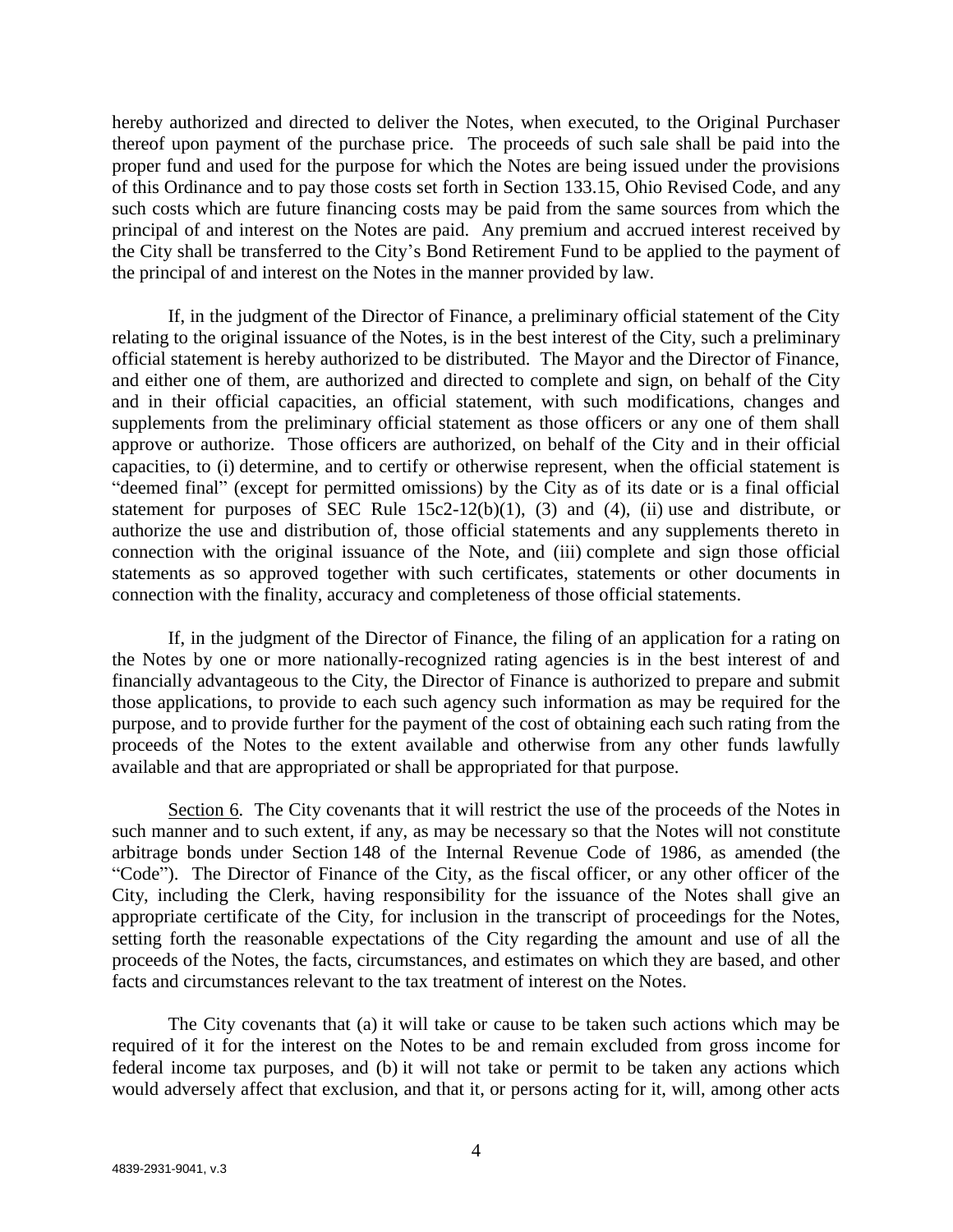of compliance, (i) apply the proceeds of the Notes to the governmental purpose of the borrowing, (ii) restrict the yield on investment property acquired with those proceeds, (iii) make timely rebate payments to the federal government, (iv) maintain books and records and make calculations and reports, and (v) refrain from certain uses of proceeds, all in such manner and to the extent necessary to assure such exclusion of that interest under the Code. The Director of Finance and other appropriate officers of the City are hereby authorized and directed to take any and all actions, make calculations and rebate payments, and take or give reports and certifications as may be appropriate to assure such exclusion of that interest.

Section 7. If requested by the Original Purchaser, the Director of Finance is authorized and directed to execute a continuing disclosure certificate (the "Disclosure Certificate") dated the date of delivery of the Notes and delivered to the Original Purchaser for the benefit of the holders of the Notes (the "Noteholders") and to assist the Original Purchaser in complying with S.E.C. Rule 15c2-12(b)(5), which Disclosure Certificate shall set forth the City's undertaking to provide annual reports and notices of certain events as may be required. The City hereby covenants and agrees that it will comply with and carry out all of the provisions of the Disclosure Certificate. Failure of the City to comply with the Disclosure Certificate shall not be considered an event of default; however, any Noteholder may take such actions as may be necessary and appropriate to cause the City to comply with its obligations under this Section.

Section 8. While the Notes are outstanding, the City hereby covenants to appropriate annually, to the extent required, sufficient amounts either from municipal income tax revenues or from revenues of the water system, including fees and charges and tap-in fees, to pay principal and interest on the Notes when the same fall due. The Director of Finance shall certify in the Certificate of Award the security for the Notes and whether the Notes are to be secured by a pledge of municipal income tax revenues or a pledge of revenues from the water system or both. If the Director of Finance determines that the Notes are to be secured by a pledge of municipal income tax revenues, the City hereby covenants to continue to levy and collect the municipal income tax in an amount necessary to meet debt charges on the Notes. If the Director of Finance determines that the Notes are to be secured by a pledge of revenues from the water system, the City hereby covenants to collect such rates and charges from the use of the water system as are necessary to meet debt charges on the Notes. On or before the maturity date of the Notes, the City covenants to deposit into the Bond Retirement Fund, from available municipal income tax funds or from water system revenues appropriated for the purpose, an amount necessary to meet any shortfall that may exist between the amount then available in the Bond Retirement Fund and the amount of principal and interest due at maturity of the Notes. The City has not pledged any other funds of the City to pay the debt charges on the Notes. The Notes shall be special obligations and not general obligations of the City and shall not be secured by the full faith and credit or taxing power of the City nor shall the Notes be payable from any of the general funds or assets of the City, or any other governmental entity or political subdivision.

Section 9. It is hereby determined that all acts, conditions and things necessary to be done precedent to and in the issuing of the Notes, in order to make them legal, valid and binding obligations of the City, have been done or will have been done and performed in regular and due form as required by law; and that no limitation of indebtedness or taxation, either statutory or constitutional, will be exceeded in the issuance of the Notes.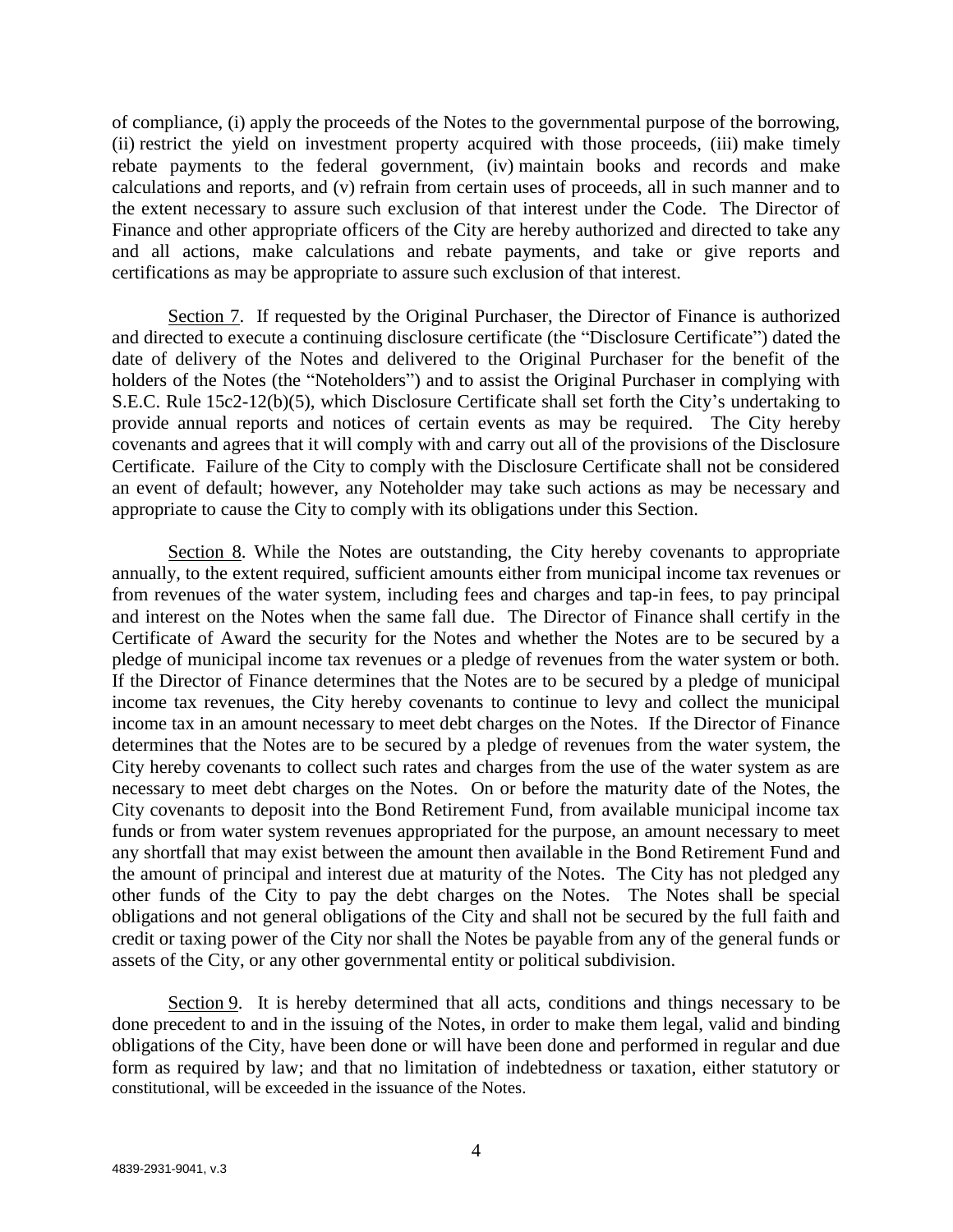Section 10. The City hereby represents that all conditions are met for treating the Notes as "qualified tax-exempt obligations" and that the Notes are not to be taken into account under subparagraph (D) of Section 265(b)(3) of the Code, without necessity for further designation, by reason of subparagraph (D)(ii) of Section 265(b)(3) of the Code and to the extent any portion of the notes is not so deemed designated, the Director of Finance may so designate such portion in the Certificate of Award. Further, the City represents and covenants that, during any time or in any manner as might affect the status of the Notes as "qualified tax-exempt obligations," it has not formed or participated in the formation of, or benefited from or availed itself of, any entity in order to avoid the purposes of subparagraph (C) or (D) of Section 265(b)(3) of the Code, and will not form, participate in the formation of, or benefit from or avail itself of, any such entity. The City further represents that the Notes are not being issued as part of a direct or indirect composite issue that combines issues or lots of tax-exempt obligations of different issuers.

Section 11. The Clerk of Council is hereby directed to forward a certified copy of this Ordinance to the County Auditor of Lorain County and to secure a receipt therefor.

Section 12. The Mayor, Director of Finance, Law Director and the Clerk of Council, as appropriate, are each authorized and directed to prepare, execute and deliver any transcript certificates, financial statements and other documents, agreements, representations and instruments and to take such actions as are necessary or appropriate to consummate the issuance of the Notes as provided in this Ordinance.

Section 13. It is found and determined that all formal actions of this Council concerning and relating to the passage of this Ordinance were adopted in an open meeting of this Council, and that all such deliberations of this Council and any of its committees that resulted in such formal action, were in meetings open to the public, in compliance with all legal requirements, including the City's Charter, Codified Ordinances and any applicable provisions of Section 121.22 of the Ohio Revised Code.

Section 14. This Ordinance is hereby declared to be an emergency measure necessary for the immediate preservation of the public peace, health, safety and welfare of the City, and for the further reason that the immediate issuance and sale of the Notes herein authorized is necessary to enable the City to retire the Series 2018 Notes at maturity and thereby preserve the City's credit, therefore, this Ordinance shall be in full force and effect immediately upon passage of Council by the required three/fourths majority and approval by the Mayor.